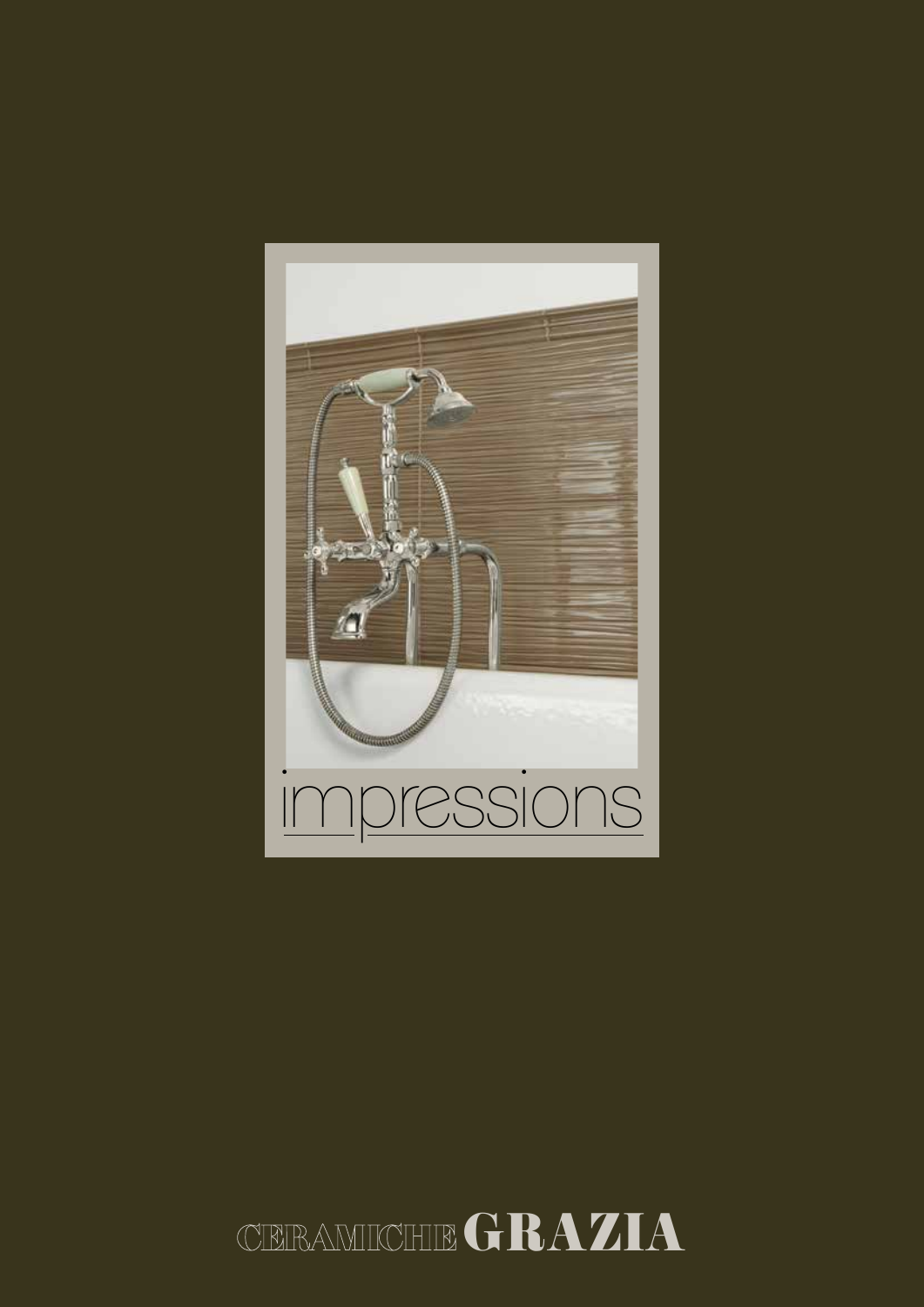

14X56 Rock 14x56 Bloom Rock 7,5x56 Finale Rock+ Angolo 20x56 Zoccolo Rock+Angolo 1,2x27,9 Coprispigolo Rock







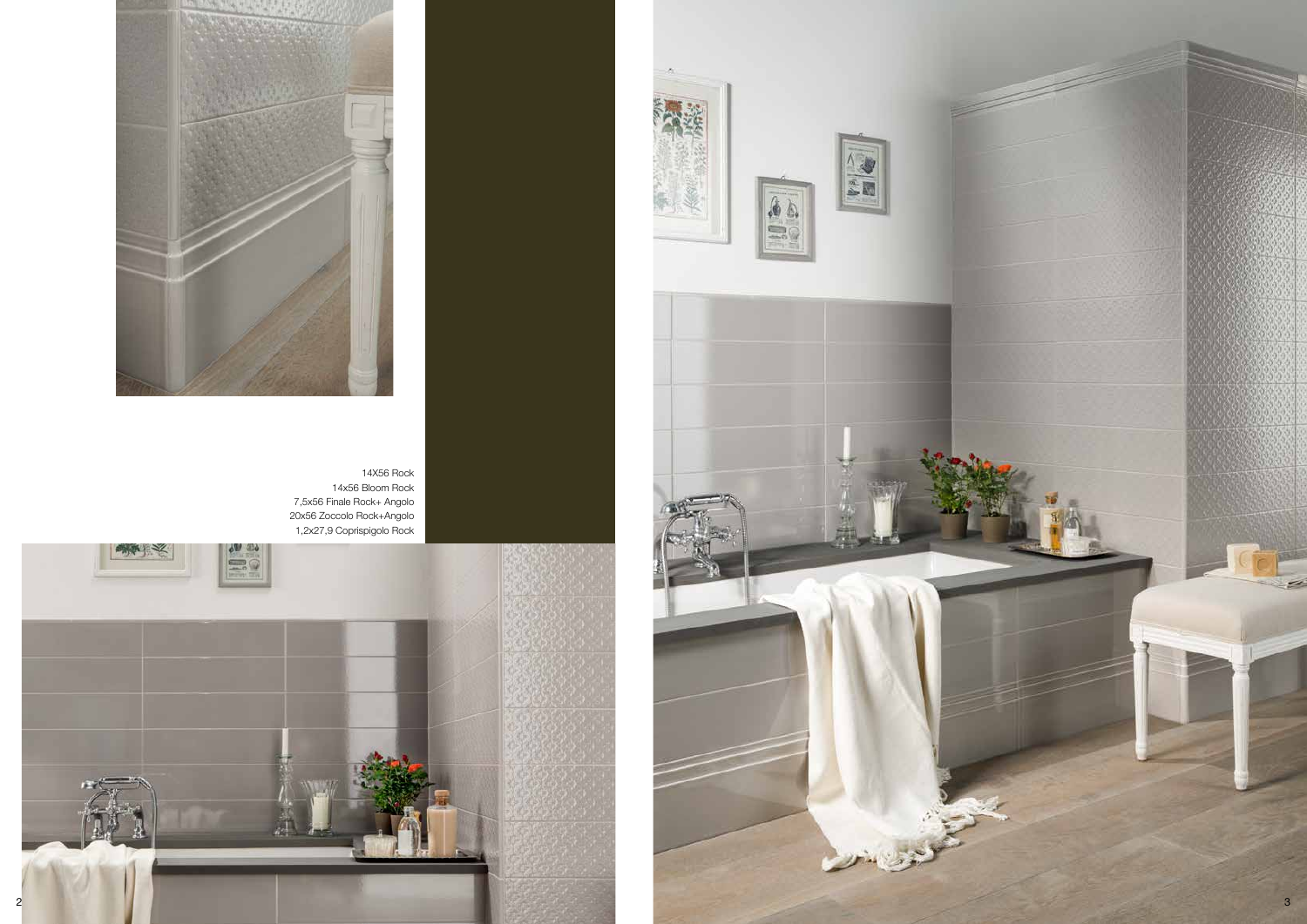

14x56 Bamboo Cappuccino 5,5x27,9 Toro Cappuccino 30x30 Retrò2 Moon

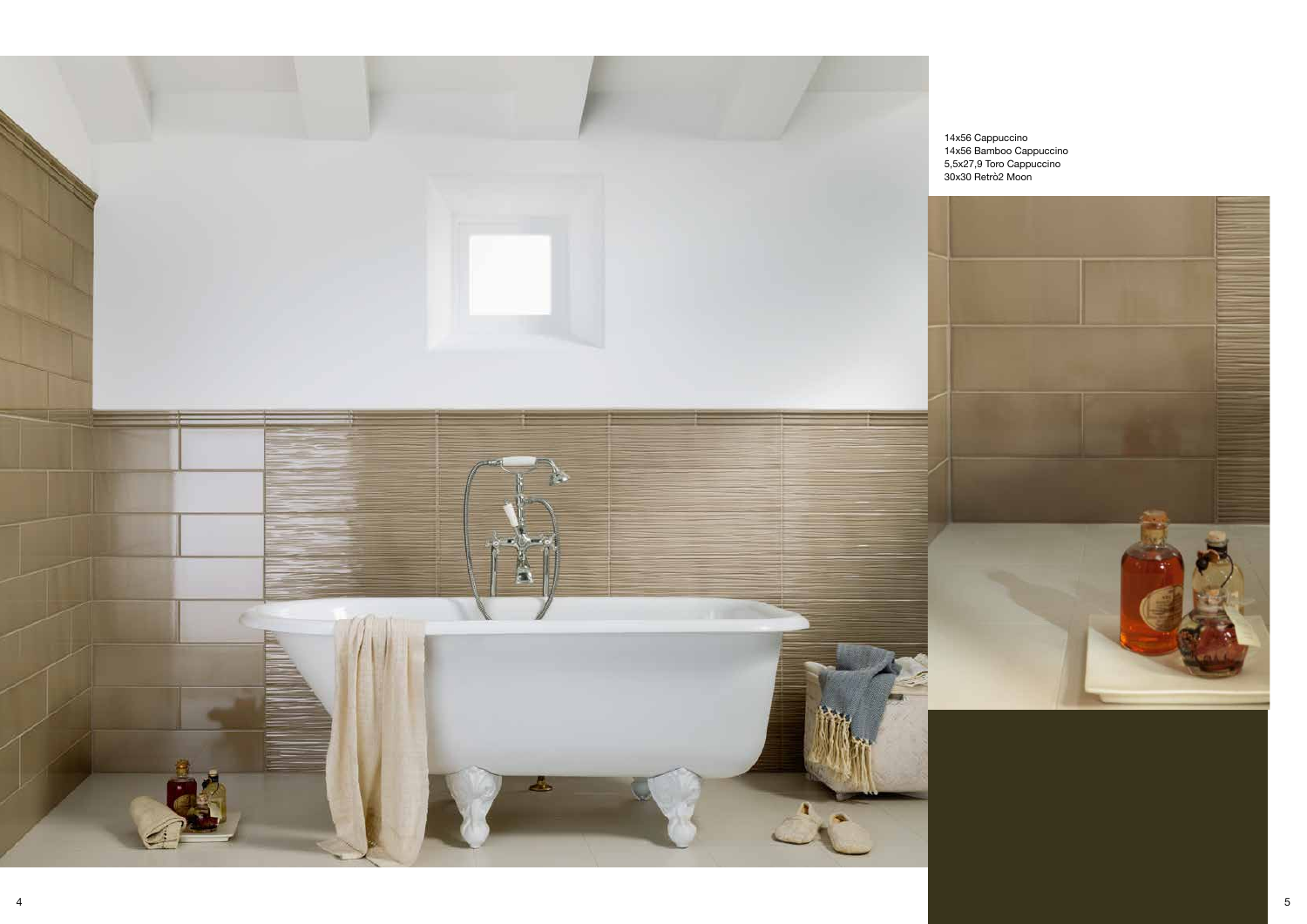| 5,5x27,9 Toro Coffee<br>TIM400 - 58 PZ         | 5,5x2,5 Ang. Est. Par. Toro Coffee<br>TAIM400 - 105 PZ |                                                       |
|------------------------------------------------|--------------------------------------------------------|-------------------------------------------------------|
|                                                |                                                        |                                                       |
|                                                |                                                        |                                                       |
| 1,2x27,9 Coprispigolo Coffee<br>CIM400 - 56 PZ |                                                        |                                                       |
|                                                |                                                        |                                                       |
|                                                |                                                        |                                                       |
| 20x56 Zoccolo Coffee<br>ZIM400 - 46 PZ         |                                                        | 20x2 Ang. Est. Par. Zoccolo Coffee<br>ZAIM400 - 14 PZ |
|                                                |                                                        |                                                       |
| 7,5x56 Finale Coffee<br>FII400 - 74 PZ         |                                                        | 7,5x2 Ang. Est. Par. Finale Coffee<br>FIIA400 - 14 PZ |
|                                                |                                                        |                                                       |
| 5,5x27,9 Toro Fog                              | 5,5x2,5 Ang. Est. Par. Toro Fog                        |                                                       |
| TIM500 - 58 PZ                                 | TAIM500 - 105 PZ                                       |                                                       |
|                                                |                                                        |                                                       |
| 1,2x27,9 Coprispigolo Fog<br>CIM500 - 56 PZ    |                                                        |                                                       |
|                                                |                                                        |                                                       |
|                                                |                                                        |                                                       |
| 20x56 Zoccolo Fog                              |                                                        | 20x2 Ang. Est. Par. Zoccolo Fog                       |
| ZIM500 - 46 PZ                                 |                                                        | ZAIM500 - 14 PZ                                       |
| 7,5x56 Finale Fog<br>FII500 - 74 PZ            |                                                        | 7,5x2 Ang. Est. Par. Finale Fog<br>FIIA500 - 14 PZ    |
|                                                |                                                        |                                                       |
|                                                |                                                        |                                                       |
| 5,5x27,9 Toro Rock<br>TIM600 - 58 PZ           | 5,5x2,5 Ang. Est. Par. Toro Rock<br>TAIM600 - 105 PZ   |                                                       |
|                                                |                                                        |                                                       |
|                                                |                                                        |                                                       |
| 1,2x27,9 Coprispigolo Rock<br>CIM600 - 56 PZ   |                                                        |                                                       |
|                                                |                                                        |                                                       |
|                                                |                                                        |                                                       |
| 20x56 Zoccolo Rock<br>ZIM600 - 46 PZ           |                                                        | 20x2 Ang. Est. Par. Zoccolo Rock<br>ZAIM600 - 14 PZ   |
|                                                |                                                        |                                                       |
| 7,5x56 Finale Rock<br>FII600 - 74 PZ           |                                                        | 7,5x2 Ang. Est. Par. Finale Rock<br>FIIA600 - 14 PZ   |

## impressions

| 14x56 White<br>IMP100 - 103 MQ.                                                                                                                      | 5,5x27,9 Toro White<br>5,5x2,5 Ang. Est. Par. Toro White<br>TIM100 - 58 PZ<br>TAIM100 - 105 PZ                                                                                                 | 14x56 Coffee<br>IMP400 - 103 MQ.                                                                                                                        | ÷,<br>5,5x27,9 Toro Coffee<br>5,5x2,5 Ang. Est. Par. Toro Coffee<br>TIM400 - 58 PZ<br>TAIM400 - 105 PZ               | ш                                                                                                                                                                                                                                                                                                 |
|------------------------------------------------------------------------------------------------------------------------------------------------------|------------------------------------------------------------------------------------------------------------------------------------------------------------------------------------------------|---------------------------------------------------------------------------------------------------------------------------------------------------------|----------------------------------------------------------------------------------------------------------------------|---------------------------------------------------------------------------------------------------------------------------------------------------------------------------------------------------------------------------------------------------------------------------------------------------|
| 14x56 Bamboo White<br>BAM100 - 95 MQ.<br><b>AVIOR PT</b>                                                                                             | 1,2x27,9 Coprispigolo White<br>CIM100 - 56 PZ                                                                                                                                                  | 14x56 Bamboo Coffee<br>BAM400 - 95 MQ.                                                                                                                  | 1,2x27,9 Coprispigolo Coffee<br>CIM400 - 56 PZ                                                                       | ĝ<br>⊒.                                                                                                                                                                                                                                                                                           |
| 14x56 Bloom White<br>BLO100 - 95 MQ.<br>(Quarter Round)<br>(Beak)<br>3x27,9 Sguscietta White<br>3x3 Unghia White<br>SIM100 - 56 PZ<br>UIM100 - 24 PZ | 20x2 Ang. Est. Par. Zoccolo White<br>20x56 Zoccolo White<br>ZAIM100 - 14 PZ<br>ZIM100 - 46 PZ<br>7,5x56 Finale White<br>7,5x2 Ang. Est. Par. Finale White<br>FII100 - 74 PZ<br>FIIA100 - 14 PZ | 14x56 Bloom Coffee<br>BLO400 - 95 MQ.<br>(Quarter Round)<br>(Beak)<br>3x27,9 Sguscietta Coffee<br>3x3 Unghia Coffee<br>SIM400 - 56 PZ<br>UIM400 - 24 PZ | 20x56 Zoccolo Coffee<br>ZIM400 - 46 PZ<br>7,5x56 Finale Coffee<br>FII400 - 74 PZ                                     | CATURA. - WE SUGGEST TO TREAT THE CLACKLE GLAZE WITH APPROPRIATE SEALER BEFORE GROUTING.<br>WIR EMPFEHLEN DIE CRAQUELEGRASUREN VOR DEM AUSFUGEN MIT IMPREGNIERUNG ZU BEHANDELN.<br>20x2 Ang. Est. Par. Zoccolo Coffee<br>ZAIM400 - 14 PZ<br>7,5x2 Ang. Est. Par. Finale Coffee<br>FIIA400 - 14 PZ |
| 14x56 Almond<br>IMP200 - 103 MQ.                                                                                                                     | 5,5x27,9 Toro Almond<br>5,5x2,5 Ang. Est. Par. Toro Almond<br>TIM200 - 58 PZ<br>TAIM200 - 105 PZ                                                                                               | 14x56 Fog<br>IMP500 - 103 MQ.                                                                                                                           | ٠<br>5,5x27,9 Toro Fog<br>5,5x2,5 Ang. Est. Par. Toro Fog<br>TIM500 - 58 PZ<br>TAIM500 - 105 PZ                      |                                                                                                                                                                                                                                                                                                   |
| 14x56 Bamboo Almond<br>BAM200 - 95 MQ.                                                                                                               | 1,2x27,9 Coprispigolo Almond<br>CIM200 - 56 PZ                                                                                                                                                 | 14x56 Bamboo Fog<br>BAM500 - 95 MQ.                                                                                                                     | the control of the control of the control of<br>1,2x27,9 Coprispigolo Fog<br>CIM500 - 56 PZ                          |                                                                                                                                                                                                                                                                                                   |
| 14x56 Bloom Almond<br>BLO200 - 95 MQ.                                                                                                                | 20x56 Zoccolo Almond<br>20x2 Ang. Est. Par. Zoccolo Almond<br>ZAIM200 - 14 PZ<br>ZIM200 - 46 PZ                                                                                                | 14x56 Bloom Fog<br>BLO500 - 95 MQ.<br>(Beak)                                                                                                            | 20x56 Zoccolo Fog<br>ZIM500 - 46 PZ                                                                                  | 20x2 Ang. Est. Par. Zoccolo Fog<br>ZAIM500 - 14 PZ                                                                                                                                                                                                                                                |
| (Quarter Round)<br>(Beak)<br>3x3 Unghia Almond<br>3x27,9 Sguscietta Almond<br>SIM200 - 56 PZ<br>UIM200 - 24 PZ                                       | 7,5x56 Finale Almond<br>7,5x2 Ang. Est. Par. Finale Almond<br>FII200 - 74 PZ<br>FIIA200 - 14 PZ                                                                                                | (Quarter Round)<br>3x27,9 Sguscietta Fog<br>3x3 Unghia Fog<br>SIM500 - 56 PZ<br>UIM500 - 24 PZ                                                          | 7,5x56 Finale Fog<br>FII500 - <b>74</b> PZ                                                                           | 7,5x2 Ang. Est. Par. Finale Fog<br>FIIA500 - 14 PZ                                                                                                                                                                                                                                                |
| 14x56 Cappuccino<br>IMP300 - 103 MQ.                                                                                                                 | 5,5x27,9 Toro Cappuccino<br>TIM300 - 58 PZ<br>5,5x2,5 Ang. Est. Par. Toro Cappuccino<br>TAIM300 - 105 PZ                                                                                       | 14x56 Rock<br>IMP600 - 103 MQ.                                                                                                                          | $\rightarrow$<br>5,5x2,5 Ang. Est. Par. Toro Rock<br>5,5x27,9 Toro Rock<br>TIM600 - <b>58</b> PZ<br>TAIM600 - 105 PZ | * SI CONSIGLIA DI TRATTARE GLI SWALTI CRAQUELÈ CON IMPREGNANTE PRIMA DELLA STUC<br>LES AU MOYEN D'UN PRODUIT BOUCHE-PORE AVANT D'EFFECTUER LE REJOINTOIEMENT. -                                                                                                                                   |
| 14x56 Bamboo Cappuccino<br>BAM300 - 95 MQ.                                                                                                           | the contract of the contract of the contract of the contract of<br>1,2x27,9 Coprispigolo Cappuccino<br>CIM300 - 56 PZ                                                                          | 14x56 Bamboo Rock<br>BAM600 - 95 MQ.                                                                                                                    | __________<br>1,2x27,9 Coprispigolo Rock<br>CIM600 - 56 PZ                                                           |                                                                                                                                                                                                                                                                                                   |
| 14x56 Bloom Cappuccino<br>BLO300 - 95 MQ.                                                                                                            | 20x56 Zoccolo Cappuccino<br>20x2 Ang. Est. Par. Zoccolo Cappuccino<br>ZIM300 - 46 PZ<br>ZAIM300 - 14 PZ                                                                                        | 14x56 Bloom Rock<br>BLO600 - 95 MQ.                                                                                                                     | 20x56 Zoccolo Rock<br>ZIM600 - 46 PZ                                                                                 | 20x2 Ang. Est. Par. Zoccolo Rock<br>ZAIM600 - 14 PZ                                                                                                                                                                                                                                               |
| (Quarter Round)<br>(Beak)<br>3x27,9 Sguscietta Cappuccino<br>3x3 Unghia Cappuccino<br>SIM300 - 56 PZ<br>UIM300 - 24 PZ                               | 7,5x56 Finale Cappuccino<br>7,5x2 Ang. Est. Par. Finale Cappuccino<br>FII300 - 74 PZ<br>FIIA300 - 14 PZ                                                                                        | (Quarter Round)<br>(Beak)<br>3x27,9 Sguscietta Rock<br>3x3 Unghia Rock<br>SIM600 - 56 PZ<br>UIM600 - 24 PZ                                              | 7,5x56 Finale Rock<br>FII600 - 74 PZ                                                                                 | 7,5x2 Ang. Est. Par. Finale Rock<br>FIIA600 - 14 PZ                                                                                                                                                                                                                                               |

## smalto craquelé lucido\* glossy crackle glaze\*